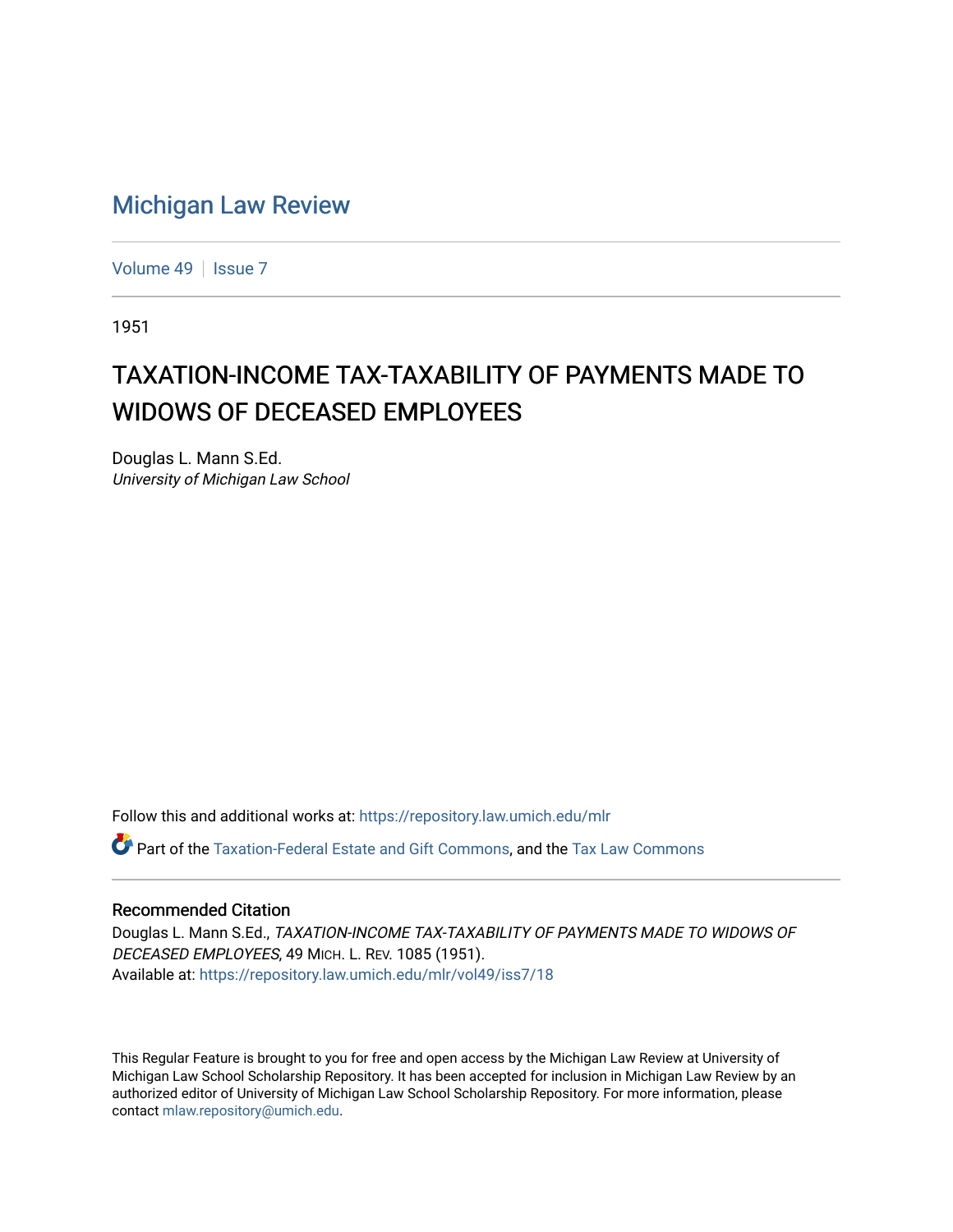TAXATION-INCOME TAX-TAXABILITY OF PAYMENTS MADE TO WIDOWS OF DECEASED EMPLOYEBs-Payments were made by an employer *to* the widow of a deceased employee in consideration of services rendered by the employee. *Held,* the payments were includible in the widow's gross income for federal income tax purposes. I.T. 4027, Int. Rev. Bul., Oct. 16, 1950, 2, 505 CCH f6208.1

The Treasury Regulations provide that "so-called pensions awarded by one *to whom no services have been rendered* are mere gifts or gratuities and are not taxable."<sup>2</sup> Apparently relying on this regulation, $3$  the Commissioner ruled in I.T. 3329 that payments made by an employer to the widow of a deceased employee are gifts and not taxable to the widow *when she had rendered no*  services to the employer.<sup>4</sup> This ruling, however, has received little attention from either the courts or the Treasury itself. Indeed, payments made to widows who had rendered no services have been held taxable<sup>5</sup> when made pursuant to a contract between employer and deceased employee;6 when pro-

**<sup>1</sup> 0.D. 1017, Cum. Bul. 5, 101 (1921), revoked and I.T. 3329, 1939-2 Cum. Bul. 153, modified. The ruling** is not **applicable** to payments received prior to January **1,** 1951. <sup>2</sup>**Treas. Regs.** ll 1, §29.22(a)-2 (italics added).

**a See principal ruling at 2.** 

<sup>4</sup>**1939-2 Cum. Bul. 153. These payments were also held to be deducb'ble by the**  employer as business expenses.

<sup>5</sup>Under **I.R.C. §22(a).** 

6 **Flarshcim v. United States, (8th Cir. 1946) 156 F. (2d) 105.**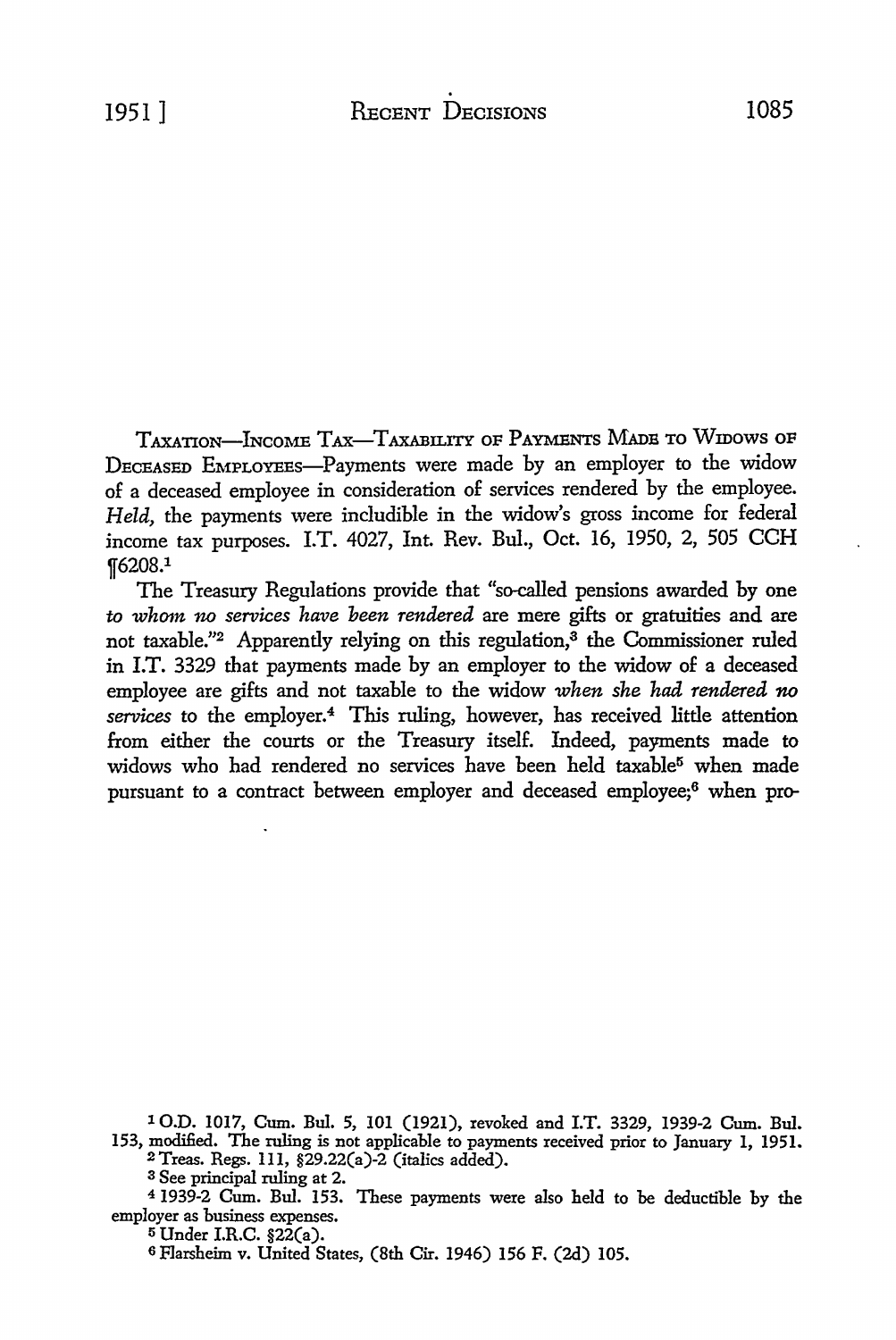vided for by law;<sup>7</sup> and when made under death benefit plans.<sup>8</sup> On the other hand, where the employer was under no obligation to make the payments and they were not compensation for past services of the deceased employee, the widow has not been required to include them in her gross income.9 It is obvious from these holdings that the question of taxability is not determined by whether or not the widow has rendered services to the payor,<sup>10</sup> but rather, by whether or not the payments can, in fact, be considered as gifts from the employer in order to exclude them from gross income under  $(22(b)(3).<sup>11</sup>$  The present ruling by the Commissioner is in complete accord with this concept, for the fact that the payments are made in consideration of past services rendered to the employer, even though there is no obligation to make them, negatives the notion that they are gifts.12 It follows that payments to widows of deceased employees are now, logically enough, to be treated in the same manner as bonus payments made to the employee himself, and for the same reasons.13

In applying the test of whether payments made are in consideration of past services rendered to the employer, the possibility of holding such payments to be deductible by the employer as business expenses and, at the same time, not taxable to the recipients as gifts is all but eliminated.14 Such dual treat-

7Varnedoe v. Allen, (5th Cir. 1946) 158 F. (2d) 467, cert. den., 330 **U.S.** 821, 67 S.Ct. 771 (1947); I.T. 3972, 1949-2 Cum. Bul. 15. But see, Special Ruling, 464 C.C.H. 6241 (1946). Where the deceased employee has, pursuant to statute, contributed to a fund out of his salary, the payments to his widow made partly out of this fund have been held taxable as annuities under I.R.C. §22(b)(2). Anna E. Curtis, 8 T.C. 266 (1947); I.T. 3653, 1944 Cum. Bul. 75.

s Mary Sutro v. United States, unreported, (D.C. Cal. 1942) 30 A.F.T.R. 1618; I.T. 3840, 1947-1 Cum. Bul. 7. The payments under such plans are held to be enforceable obligations even though voluntary, the consideration being the good will and long and faithful service of the deceased employee. Psutka v. Michigan Alkali Co., 274 Mich. 318, 264 N.W. 385 (1936); Mahley & Carew Co. v. Borden, 129 Ohio St. 375, 195 N.E. 697 (1935); Schoefield v. Zion's Co-op. Mercantile Institution, 85 Utah 281, 39 P. (2d) 342 (1934).

<sup>9</sup>W. D. Haden Co., 5 T.C.M. 250, P-H T.C.M. Dec. 1[46,089 (1946).

10 And Treas. Regs. 111, §29.22(a)-2, quoted above, add weight to this analysis.

<sup>11</sup>In Louise K. Aprill, 13 T.C. 707 (1949), the latest case in point, the payments to the widow were held not taxable. However, little reliance can be placed on this decision, for it is not at all clear whether the court felt that the payments were gifts or whether it

12 "It is not necessary that the services should have been rendered by the payee. The payor is the one to whom the services must have been rendered." Varnedoe v. Allen, (5th Cir. 1946) 158 F. (2d) 467 at 468, cert. den., 330 U.S. 821, 67 S.Ct. 771 (1947).

13 ln the cases involving bonus payments to employees, it should be noted that there is a strong presumption that any beneficial payment to an employee beyond his salary is intended as additional compensation, and the burden of overcoming this presumption rests heavily on the recipient. See e.g., Bogardus v. Commissioner, 302 U.S. 34, 57 S.Ct. 61 (1937); Old Colony Trust Co. v. Commissioner, 279 U.S. 716, 49 S.Ct. 499 (1929); Schall v. Commissioner, (5th Cir. 1949) 174 F. (2d) 893; Van Dusen v. Commissioner, (9th Cir. 1948) 166 F. (2d) 647; Willkie v. Commissioner, (6th Cir. 1942) 127 F. (2d) 953, cert. den., 317 U.S. 659, 63 S.Ct. 58 (1942); Noel v. Parrott, (4th Cir. 1926) 15 F. (2d) 669.

<sup>14</sup>Although this result has never been reached in any judicial decisions, it is possible under the reasoning of I.T. 3329, and, in fact, this was the result in that ruling. Flarsheim v. United States, supra note 6, and Seavey & Flarsheim Brokerage Co., 41 B.T.A. 198